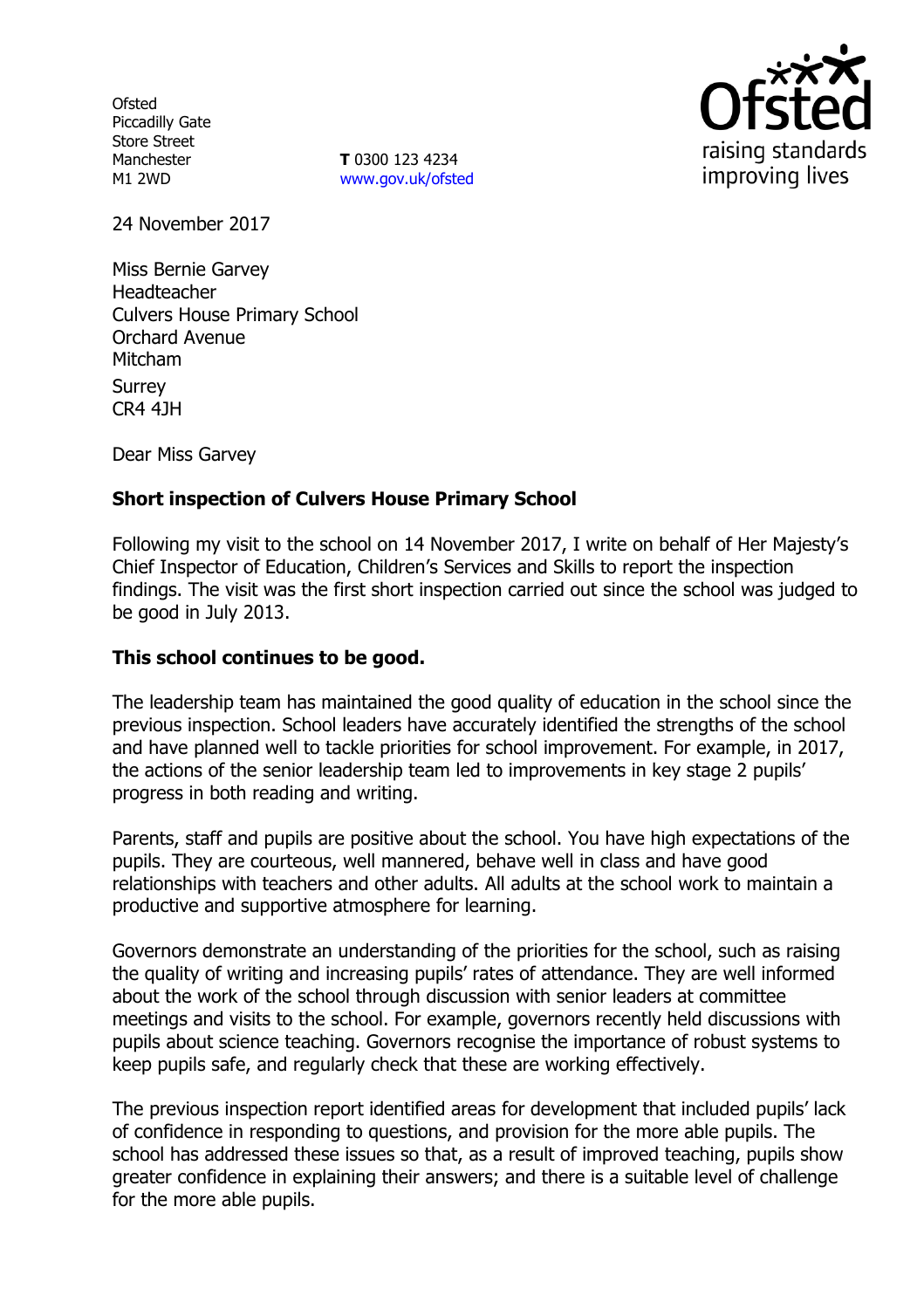

### **Safeguarding is effective.**

The leadership team has ensured that all safeguarding arrangements are fit for purpose. The necessary checks relating to the recruitment of staff are in place, with regular monitoring by senior leaders and governors. Staff understand and follow the systems and procedures in place for them to report safeguarding concerns. Regular training ensures that staff have up-to-date statutory guidance to help them fulfil their safeguarding responsibilities. The school's welfare and child protection teams have effective working relationships with external agencies.

Pupils say that incidents of bullying are rare, and teachers deal with them quickly. The pupils say that the school is a friendly place, and those new to the school are made to feel welcome. They also say that the school is a safe place and they are able to talk to staff if they have concerns.

## **Inspection findings**

- The 2017 provisional key stage 2 assessment information indicates that, while pupils' progress has improved, their attainment was not as high as should be expected. The school acknowledges that both progress and attainment need to be improved. We agreed that the first line of enquiry would be to explore the strategies that leaders are implementing to make this happen.
- **Strategies to improve pupils' progress and attainment in writing include the introduction** of a new spelling scheme, booster classes and targeted interventions. Work in pupils' books shows that writing is improving, and correct grammar and punctuation are more evident. Feedback from teachers is helping pupils to edit and further improve their work to increase the depth and fluency of their writing. However, as yet, pupils' progress in writing remains uneven, particularly that of disadvantaged pupils.
- The school is also seeking to develop pupils' understanding and fluency in mathematics as well as their reasoning and problem-solving skills. During the inspection, teachers used modelling techniques to develop pupils' understanding. Effective questioning provided opportunities for pupils to gain, reinforce and develop their knowledge and understanding. Pupils in key stage 2 were able to give clear and accurate explanations of how they solved problems. Pupils' books showed that they were developing their methods to achieve success when answering challenging questions.
- Leaders have identified the need to raise the achievement and progress of disadvantaged pupils, especially in key stage 1. We agreed that the second line of enquiry should focus on how leaders are supporting disadvantaged pupils in this key stage.
- Senior leaders have a clear strategy for supporting disadvantaged pupils. Interventions are in place and evidence in lessons shows that they are starting to achieve results. There is a collective recognition among school leaders of the importance of monitoring to ensure that interventions continue to be effective.
- Teachers use their detailed understanding of their classes to target support for particular pupils, including disadvantaged pupils. During our visits to key stage 1 lessons we saw the support for pupils to improve their knowledge of phonics and their reading skills. Pupils confidently used the strategies that teachers modelled. In